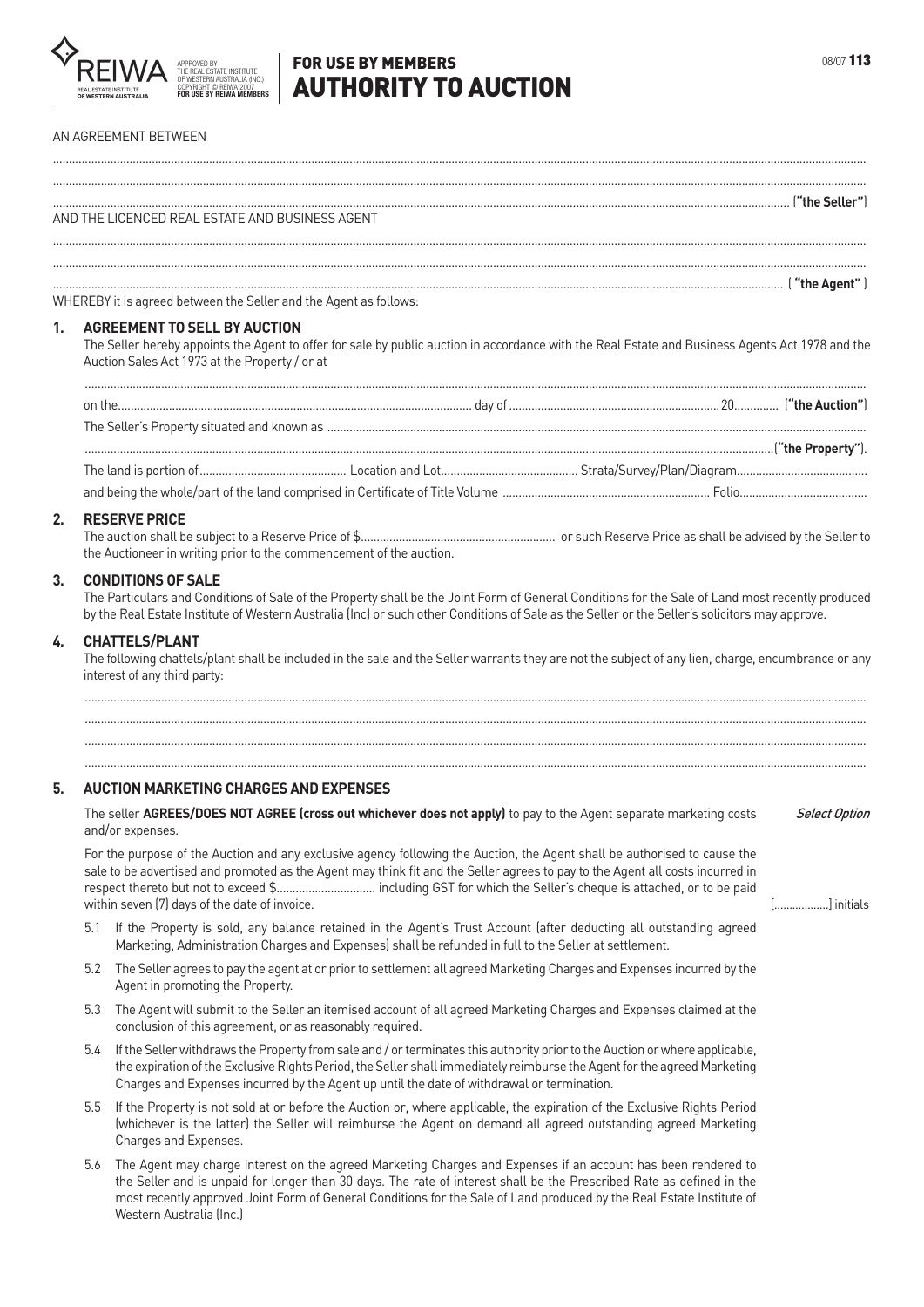# **6. COSTS OF IDENTIFICATION OF AGENTS IN ADVERTISEMENTS**

- Pursuant to clause 8 of the REIWA Members' Codes of Practice, REIWA members who are agents are required in all advertisements to clearly show the agent's full trading name, together with the telephone number of the agent's principal licensed office or relevant branch office.
- (b) The seller **AGREES/DOES NOT AGREE (cross out whichever does not apply)** to pay for the advertising costs otherwise payable under this agreement associated with the agent complying with the requirements of clause 8 of the REIWA Members' Codes of Practice. Select Option

# **7. TERMS OF SALE**

The Property shall be sold at or above the Reserve Price or at any other price as the Seller may agree to accept at the time of the auction on the following terms:

- 7.1 A deposit of ....................% (per centum) of the purchase price shall be paid upon the signing of the contract;
- 7.2 The settlement date shall be the ............................................................ day of ..................................... 20.........;
- 7.3 The Agent is hereby authorised to sign on the Seller's behalf the Contract for such sale and shall be authorised to receive the deposit from the Buyer and hold that deposit as stakeholder; and
- 7.4 The Property is sold with vacant possession or will be sold subject to those leases and encumbrances as detailed below.

..................................................................................................................................................................................................................................................... ..................................................................................................................................................................................................................................................... ..................................................................................................................................................................................................................................................... .....................................................................................................................................................................................................................................................

.....................................................................................................................................................................................................................................................

# **8. AGENT'S AUCTION FEE (FOR THE PROPERTY BEING SOLD AT OR PRIOR TO THE AUCTION)**

**NOTICE: Fees charged by real estate agents are not fixed by law, and are to be agreed between Seller and Agent. If the Seller disputes the fee payable to the Agent on the grounds that it is unjust the Seller may refer the dispute to the Real Estate and Business Agents Supervisory Board or REIWA for adjudication.**

8.1 The following Agent's Auction Fee has been agreed **(delete or complete as appropriate whenever asterisk (\*) appears)**.

| *(a) The Agent's Auction Fee inclusive of GST        |                                                                                                                           | [] initials |  |
|------------------------------------------------------|---------------------------------------------------------------------------------------------------------------------------|-------------|--|
| *(b) The Agent's Auction Fee, inclusive of GST being | % of the actual selling price                                                                                             |             |  |
| For example, if the actual selling price is          |                                                                                                                           |             |  |
| the Agent's Auction Fee inclusive of GST is          |                                                                                                                           | [] initials |  |
| *(c) As per attached schedule                        |                                                                                                                           | [] initials |  |
|                                                      | (d) In addition to the advertising and premation sects referred to in Clause Ethe Agent will be entitled to be reimbursed |             |  |

(d) In addition to the advertising and promotion costs referred to in Clause 5 the Agent will be entitled to be reimbursed for the following expenses incurred by the Agent and those expenses will be payable by the Seller on

| Item of Expense including GST | Amount                 |
|-------------------------------|------------------------|
|                               | <u>Lessessessesses</u> |
|                               | .                      |
|                               | .                      |
|                               |                        |

- 8.2 The Agent's Auction Fee shall be paid by the Seller to the Agent in the event of:
	- (a) The Property is sold or transferred prior to the Auction or at the Auction; or
	- (b) at any time, up to and including the date of the Auction, a buyer introduced to the Seller, or the Property contracts to purchase the Property, or gets another person or entity to purchase the Property or otherwise becomes a legal or beneficial owner of the Property;
	- (c) the Property is sold to a buyer in any of the abovementioned circumstances and the sale is not completed owing to the fault of the Seller.
- 8.3 Agent's Offering Fee:

If no sale takes place, or if the Property is withdrawn from sale, then the Agent shall be paid an Agent's Offering Fee inclusive of GST of \$................................................................................ plus all disbursements incurred by the Agent in accordance with this Authority to Auction. [.................] initials

# **9. EXCLUSIVE AGENCY FOLLOWING AUCTION**

# **(only applicable if the Property does not sell at or before Auction)**

9.1 The seller **GRANTS/DOES NOT GRANT (cross out whichever does not apply)** the Agent an exclusive right for the sale of the Property by private treaty following the Auction. Select Option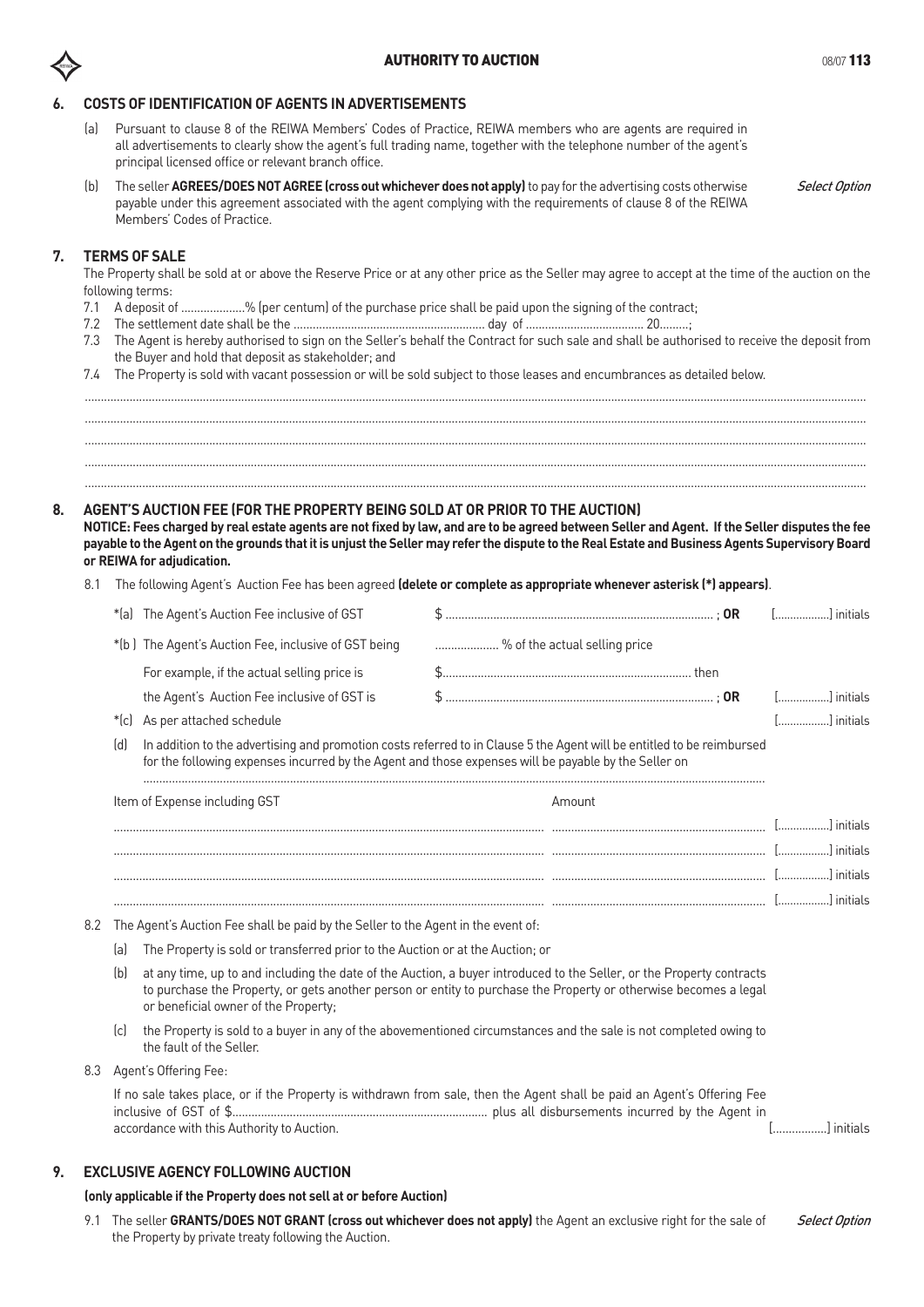# **AUTHORITY TO AUCTION CONSUMING A SET AND ACCOUNT A CONSUMING A SET ALCOHOLY 113**

Should the Seller have agreed to grant the agent an exclusive right for the sale of the Property, that exclusive right commences immediately following the conclusion of the Auction and continues until midnight on .........../.........../........... ("the Exclusive Rights Period"). In the event of the Agent introducing a buyer to the Property and selling the Property to such a buyer within the Exclusive Rights Period at a price not less than the Reserve Price or such other price as the Seller shall accept the Agent shall be entitled to the following agreed Agent's Selling Fee **(delete or complete as appropriate wherever (\*) appears):**

|                                                  |                                                | OR | [] initials |
|--------------------------------------------------|------------------------------------------------|----|-------------|
| *(b) Agent's Selling Fee inclusive of GST, being | % of the actual selling price of the property. |    |             |
| For example, if the actual selling price is      |                                                |    | [] initials |
|                                                  |                                                | 0R | [] initials |
| *(c) As per the attached schedule                |                                                |    |             |

9.2 In addition to the advertising and promotion costs referred to in clause 5, should the Seller grant the Agent an exclusive right to sell the Property pursuant to this clause the Agent will be entitled to be reimbursed for the following expenses incurred by him and those expenses will be payable by the Seller on .......................................................................................

#### **Item of expense inclusive of GST**

|  | . |            |
|--|---|------------|
|  | . | 1 initials |
|  | . | l initiale |
|  |   |            |

- 9.3 If the Seller has granted the Agent an exclusive agency under this clause then the Agent's Selling Fee shall also be paid by the Seller to the Agent in the event of:
	- (a) during the Exclusive Rights Period the Property is sold or transferred; or
	- (b) at any time a buyer introduced to the Seller, or the Property, during the Exclusive Rights Period contracts to purchase the Property, or gets another person or entity to purchase the Property or otherwise becomes a legal or beneficial owner of the Property; or
	- (c) the Property is sold to a buyer in any of the abovementioned circumstances and the sale is not completed owing to the fault of the Seller.
- 9.4 Sale Takes Places After the Exclusive Rights Period

The seller **AGREES/DOES NOT AGREE (cross out whichever does not apply)** to pay to the Agent the Agent's Selling Fee in circumstances where the sale of the Property to a buyer introduced to the Property by the Agent during the Exclusive Rights Period does not take place until after the expiration of the Exclusive Rights Period provided that the sale takes place within a period of ........................... days following the expiration of the Exclusive Rights Period. Should the seller elect in this clause not to be liable to pay a selling fee to the Agent if the sale of the Property to a buyer does not take place until after the expiration of the Exclusive Rights Period, then the Agent shall not be entitled to a selling fee except to the extent that the agent is otherwise entitled to marketing charges and expenses or advertising and promotion costs in the manner referred to in this agreement if the Property is not sold.

9.5 If after the end of the Exclusive Rights Period the Seller enters into a Selling Agency Agreement to sell the Property through another lawfully authorised Real Estate Agent, then the Agent shall not be entitled to a Selling Fee where the new listing agent is entitled to a Selling Fee in accordance with the new agency agreement and Clause 9.1 shall not apply.

# **10. SELLER INTRODUCES BUYER**

The Seller(s) agree to pay the Agent's Auction Fee or Agent's Selling Fee on the terms set out in this Agreement PROVIDED THAT, regardless of anything contained in those terms, the Seller(s) and Agent agree that if, prior to the Auction or where applicable, during the Exclusive Rights Period, the Seller(s) introduce the ultimate buyer of the Property to the Property themselves the Seller(s) \***WILL/WILL NOT be liable** to pay the Agent's Auction Fee or Agent's Selling Fee to the Agent. (\*CROSS **OUT WHICHEVER DOES NOT APPLY)**

Select Option

Select Option

[.................] initials

# **11. FEE PAYABLE ON SETTLEMENT**

Either the Agent's Auction Fee or the Agent's Selling Fee will only be payable to the Agent on the settlement of the transaction that gives rise to the Agent's entitlement to that fee, PROVIDED THAT if there is a failure to settle the transaction and that failure is due to the fault of the seller the fee will be payable immediately. In this clause, "settlement", in relation to a transaction:

- (a) where the transaction is to be completed by the payment of the purchase price by way of a single payment (over and above the deposit) means the payment of the purchase price; or
- (b) where the buyer is obliged to make two or more payments to the seller (over and above any deposit paid within 28 days of the execution of the contract) before the buyer is entitled to a conveyance or transfer of the subject of the contract, means the time at which the buyer is entitled to possession, occupation or control of the subject matter or the time at which the buyer has paid at least 10% of the purchase price, whichever is the latter.